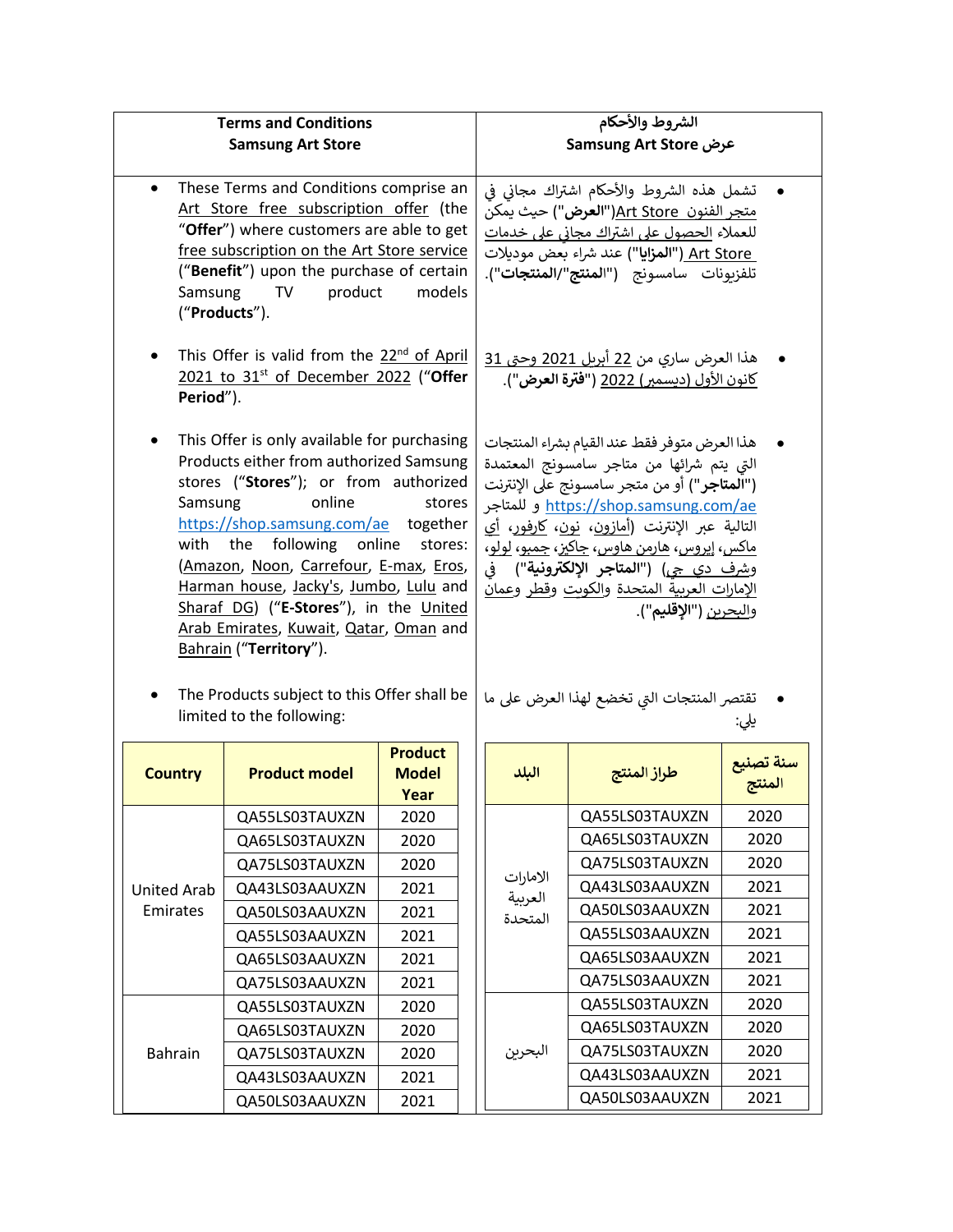| QA65LS03AAUXZN<br>2021<br>2021<br>OA75LS03AAUXZN<br>QA55LS03TAUXZN<br>2020<br>OA65LS03TAUXZN<br>2020<br>QA75LS03TAUXZN<br>2020<br>2021<br>QA43LS03AAUXZN<br>الكويت<br>Kuwait<br>QA50LS03AAUXZN<br>2021<br>QA55LS03AAUXZN<br>2021<br>QA65LS03AAUXZN<br>2021<br>2021<br>QA75LS03AAUXZN<br>2020<br>QA55LS03TAUXZN<br>QA65LS03TAUXZN<br>2020<br>2020<br>OA75LS03TAUXZN<br>QA43LS03AAUXZN<br>2021<br>عمان<br>Oman<br>2021<br>QA50LS03AAUXZN<br>QA55LS03AAUXZN<br>2021<br>2021<br>QA65LS03AAUXZN<br>QA75LS03AAUXZN<br>2021<br>QA55LS03TAUXQR<br>2020<br>QA65LS03TAUXQR<br>2020<br>QA75LS03TAUXQR<br>2020<br>QA43LS03AAUXZN<br>2021<br>قطر<br>Qatar<br>2021<br>QA50LS03AAUXZN<br>QA55LS03AAUXZN<br>2021<br>QA65LS03AAUXZN<br>2021<br>QA75LS03AAUXZN<br>2021 |  | QA55LS03AAUXZN | 2021 |  |  |  |
|------------------------------------------------------------------------------------------------------------------------------------------------------------------------------------------------------------------------------------------------------------------------------------------------------------------------------------------------------------------------------------------------------------------------------------------------------------------------------------------------------------------------------------------------------------------------------------------------------------------------------------------------------------------------------------------------------------------------------------------------------|--|----------------|------|--|--|--|
|                                                                                                                                                                                                                                                                                                                                                                                                                                                                                                                                                                                                                                                                                                                                                      |  |                |      |  |  |  |
|                                                                                                                                                                                                                                                                                                                                                                                                                                                                                                                                                                                                                                                                                                                                                      |  |                |      |  |  |  |
|                                                                                                                                                                                                                                                                                                                                                                                                                                                                                                                                                                                                                                                                                                                                                      |  |                |      |  |  |  |
|                                                                                                                                                                                                                                                                                                                                                                                                                                                                                                                                                                                                                                                                                                                                                      |  |                |      |  |  |  |
|                                                                                                                                                                                                                                                                                                                                                                                                                                                                                                                                                                                                                                                                                                                                                      |  |                |      |  |  |  |
|                                                                                                                                                                                                                                                                                                                                                                                                                                                                                                                                                                                                                                                                                                                                                      |  |                |      |  |  |  |
|                                                                                                                                                                                                                                                                                                                                                                                                                                                                                                                                                                                                                                                                                                                                                      |  |                |      |  |  |  |
|                                                                                                                                                                                                                                                                                                                                                                                                                                                                                                                                                                                                                                                                                                                                                      |  |                |      |  |  |  |
|                                                                                                                                                                                                                                                                                                                                                                                                                                                                                                                                                                                                                                                                                                                                                      |  |                |      |  |  |  |
|                                                                                                                                                                                                                                                                                                                                                                                                                                                                                                                                                                                                                                                                                                                                                      |  |                |      |  |  |  |
|                                                                                                                                                                                                                                                                                                                                                                                                                                                                                                                                                                                                                                                                                                                                                      |  |                |      |  |  |  |
|                                                                                                                                                                                                                                                                                                                                                                                                                                                                                                                                                                                                                                                                                                                                                      |  |                |      |  |  |  |
|                                                                                                                                                                                                                                                                                                                                                                                                                                                                                                                                                                                                                                                                                                                                                      |  |                |      |  |  |  |
|                                                                                                                                                                                                                                                                                                                                                                                                                                                                                                                                                                                                                                                                                                                                                      |  |                |      |  |  |  |
|                                                                                                                                                                                                                                                                                                                                                                                                                                                                                                                                                                                                                                                                                                                                                      |  |                |      |  |  |  |
|                                                                                                                                                                                                                                                                                                                                                                                                                                                                                                                                                                                                                                                                                                                                                      |  |                |      |  |  |  |
|                                                                                                                                                                                                                                                                                                                                                                                                                                                                                                                                                                                                                                                                                                                                                      |  |                |      |  |  |  |
|                                                                                                                                                                                                                                                                                                                                                                                                                                                                                                                                                                                                                                                                                                                                                      |  |                |      |  |  |  |
|                                                                                                                                                                                                                                                                                                                                                                                                                                                                                                                                                                                                                                                                                                                                                      |  |                |      |  |  |  |
|                                                                                                                                                                                                                                                                                                                                                                                                                                                                                                                                                                                                                                                                                                                                                      |  |                |      |  |  |  |
|                                                                                                                                                                                                                                                                                                                                                                                                                                                                                                                                                                                                                                                                                                                                                      |  |                |      |  |  |  |
|                                                                                                                                                                                                                                                                                                                                                                                                                                                                                                                                                                                                                                                                                                                                                      |  |                |      |  |  |  |
|                                                                                                                                                                                                                                                                                                                                                                                                                                                                                                                                                                                                                                                                                                                                                      |  |                |      |  |  |  |
|                                                                                                                                                                                                                                                                                                                                                                                                                                                                                                                                                                                                                                                                                                                                                      |  |                |      |  |  |  |
|                                                                                                                                                                                                                                                                                                                                                                                                                                                                                                                                                                                                                                                                                                                                                      |  |                |      |  |  |  |
|                                                                                                                                                                                                                                                                                                                                                                                                                                                                                                                                                                                                                                                                                                                                                      |  |                |      |  |  |  |

• The Benefit includes a free subscription to the application ("**Application**") limited to the following:

## **(i) The Art Store**

• The Benefit is only for a 1-month of free trial + 3-month free coupon, for a total of 4-month free subscription to the Application, and is only available on the Products purchases from the list above.

|        | QA55LS03AAUXZN | 2021 |
|--------|----------------|------|
|        | OA65LS03AAUXZN | 2021 |
|        | QA75LS03AAUXZN | 2021 |
|        | QA55LS03TAUXZN | 2020 |
|        | QA65LS03TAUXZN | 2020 |
|        | OA75LS03TAUXZN | 2020 |
|        | QA43LS03AAUXZN | 2021 |
| الكويت | QA50LS03AAUXZN | 2021 |
|        | QA55LS03AAUXZN | 2021 |
|        | QA65LS03AAUXZN | 2021 |
|        | QA75LS03AAUXZN | 2021 |
|        | QA55LS03TAUXZN | 2020 |
|        | OA65LS03TAUXZN | 2020 |
|        | QA75LS03TAUXZN | 2020 |
| عمان   | QA43LS03AAUXZN | 2021 |
|        | QA50LS03AAUXZN | 2021 |
|        | QA55LS03AAUXZN | 2021 |
|        | QA65LS03AAUXZN | 2021 |
|        | QA75LS03AAUXZN | 2021 |
|        | QA55LS03TAUXQR | 2020 |
|        | QA65LS03TAUXQR | 2020 |
|        | QA75LS03TAUXQR | 2020 |
| قطر    | QA43LS03AAUXZN | 2021 |
|        | QA50LS03AAUXZN | 2021 |
|        | QA55LS03AAUXZN | 2021 |
|        | QA65LS03AAUXZN | 2021 |
|        | QA75LS03AAUXZN | 2021 |
|        |                |      |

● تتضمن المزايا اشتراكًا مجانيًا في تطبيق خدمات<br>سيد كويسيد في ֧֦֧֢֦֧֦֧֦֧֦֧֚֚֡֜֜֜֜֜֜ الشركاء<sup>ِ</sup> ("**التطبيق**") تقتصر على ما يلي:

## **The Art Store** (i)

تتوفر المزايا فقط للحصول عىل نسخة تجريبية مجانية مدتها شهر واحد (1) + قسيمة مجانية لمدة ثلاثة (3) أشهر ، بإجمالي اشتراك مجاني لمدة أربعة (4) أشهر في التطبيق ، وهي ي ي ֦֧֦֧֦֧֦֧֦֧֦֧֦֧֧֦֧֧֦֧֜֜֓֓֡֓֜֜֓֜֜ متوفرة فقط لمن قام بشراء المنتجات المبينة بالقائمة اعلاه.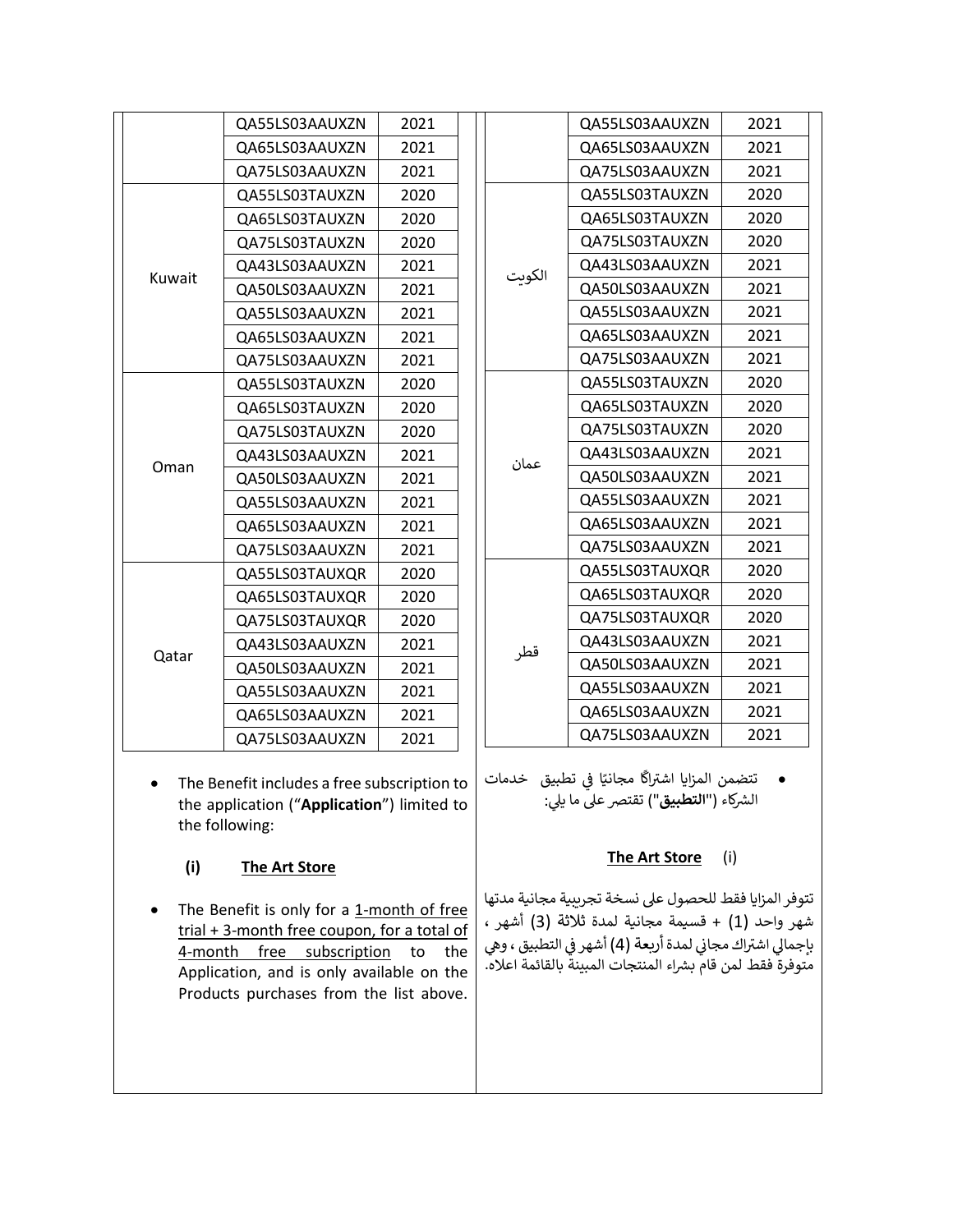| Samsung reserves the rights to change<br>and/or update the list of Benefits at any<br>time with no prior notice to customer<br>Products.<br>purchasing<br>the                                                                                                                                                                                                                                                                                          | تحتفظ سامسونج بحقوق تغيير و/أو تحديث<br>قائمة المزايا في أي وقت دون إشعار مسبق للعملاء<br>يقومون بشراء المنتجات.<br>الذين                                                                                                                                                                                                             |  |
|--------------------------------------------------------------------------------------------------------------------------------------------------------------------------------------------------------------------------------------------------------------------------------------------------------------------------------------------------------------------------------------------------------------------------------------------------------|---------------------------------------------------------------------------------------------------------------------------------------------------------------------------------------------------------------------------------------------------------------------------------------------------------------------------------------|--|
| The Benefit shall at all times be subject to<br>availability and may not be provided to all<br>customers who purchase the Products.                                                                                                                                                                                                                                                                                                                    | يتم منح المزايا بحسب توفرها فقط وقد لا يتم<br>تقديمها لجميع العملاء الذين يقومون بشراء<br>المنتجات.                                                                                                                                                                                                                                   |  |
| In order to avail the Offer and therefore<br>redeem the Benefit, customers are<br>required<br>the<br>Samsung<br>to<br>access<br>Promotion application on the Product,<br>within the Offer Period, and follow the<br>instruction therein. More information<br>about how to redeem the benefit is also<br>available on Samsung.com Offer page as<br>following<br>the<br>link:<br>per<br>https://www.samsung.com/ae/lifestyle-<br>tvs/the-frame/art-mode/ | من أجل الاستفادة من العرض وبالتالي الحصول<br>على المزايا، يجب على العملاء الدخول إلى تطبيق<br>Samsung Promotion المتوفر على المنتج<br>خلال فترة العرض، واتباع التعليمات الواردة فيه.<br>كما يمكن اتباع التعليمات في صفحة عرض<br>Samsung.com على الرابط التالي:<br>https://www.samsung.com/ae ar/lifes<br>tyle-tvs/the-frame/art-mode/ |  |
| Customers are advised to visit the<br>following website to learn more about the<br>Benefits:<br>https://www.samsung.com/ae/lifestyle-<br>tvs/the-frame/art-mode/                                                                                                                                                                                                                                                                                       | يمكن للعملاء زيارة الموقع التالي لمعرفة المزيد<br>حول المزايا:<br>https://www.samsung.com/ae/lifestyl<br>e-tvs/the-frame/art-mode/                                                                                                                                                                                                    |  |
| The Offer and its related Benefits are<br>subject to change and update at any time.                                                                                                                                                                                                                                                                                                                                                                    | يخضع العرض والمزايا المرتبطة به للتغيير<br>والتحديث في أي وقت.                                                                                                                                                                                                                                                                        |  |
| The Offer is not transferable to another<br>Product<br>nor<br>is<br>refundable<br>or<br>exchangeable for another content or<br>service provided by Samsung.                                                                                                                                                                                                                                                                                            | العرض غير قابل للتحويل إلى منتج آخر ولا يمكن<br>استرداده أو استبداله بمحتوى أو خدمة أخرى<br>تقدمها شركة سامسونج.                                                                                                                                                                                                                      |  |
| This Offer cannot be combined with any<br>other ongoing or future offer/promotion,<br>and is not transferable.                                                                                                                                                                                                                                                                                                                                         | لا يمكن الجمع بين هذا العرض وأي عرض / عرض<br>ترويجي أو مستقبلي آخر، ولا يمكن تحويله.                                                                                                                                                                                                                                                  |  |
| Samsung will not be liable to the customer<br>for any loss and/or damages of any kind<br>whatsoever, suffered in connection with<br>the redemption of the Benefits or usage<br>of this Offer.                                                                                                                                                                                                                                                          | لن تكون سامسونج مسؤولة تجاه العميل عن أي<br>خسارة و / أو أضرار من أي نوع مهما كانت ، بسبب<br>فقدان المزايا أو بسبب استخدام هذا العرض.                                                                                                                                                                                                 |  |